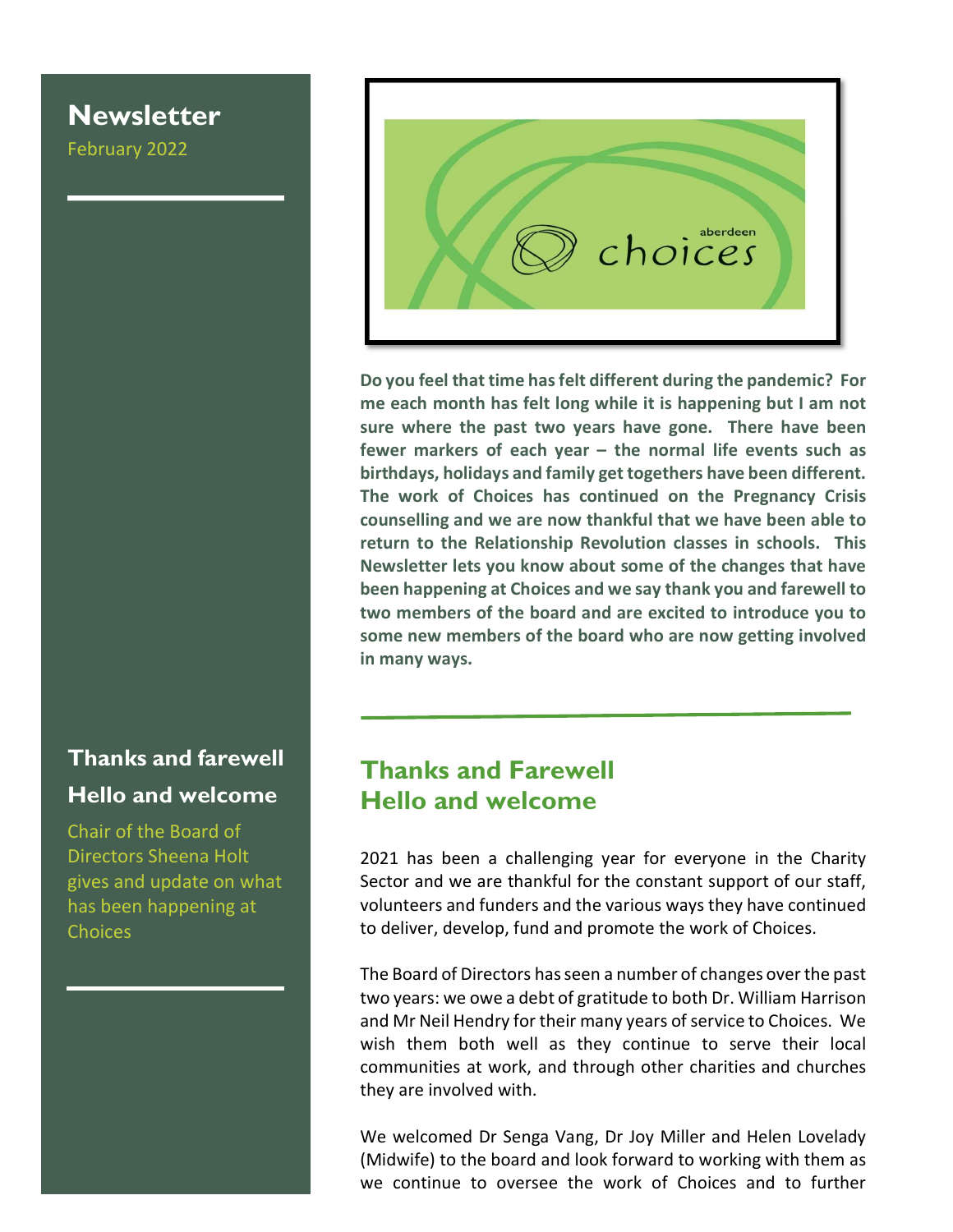



Just some of the leaflets available please contact us if you would like copies

develop the training of staff and volunteers, so that they can offer services that are current and innovative. Both Senga and Helen have undertaken Pregnancy Crisis training to be able to be involved directly with clients and you can read more about this training in the article by Senga Vang in this newsletter.

The Pregnancy Crisis and Pregnancy loss work has continued to bring support and healing to individuals and families, helping them through one of the most challenging seasons of life. Because counselling services were already being delivered to some clients by telephone and online, Choices staff were quickly able to offer this service to the majority of clients when the Covid-19 restrictions made face-to face counselling problematic. We are grateful to the health services and network partners that have continued to signpost clients to our services and for our staff's ability to manage to offer therapeutic listening services without a waiting list.

The Website continues to be one of the ways we can reach out to people in need, not just from the local area but to people in different areas of Scotland and across the globe. We have a number of information leaflets on the Website that offer advice and direct people to a variety of sources of help. However, we would love to develop the Website to make it easier to post new information and to make it more user friendly, and it is part of our vision to get to work on this in the coming year. If you have expertise in this area and can offer us any support, we would be pleased to hear from you.

#### Pregnancy Crisis support training Spring 2021 Dr Senga Vang describes the Pregnancy Crisis Support training undertaken by both Senga and Helen Lovelady

Earlier this year I was able to complete a Pregnancy Choices Support training course with the support of Choices Aberdeen. I had joined the board of trustees in Spring 2020, and I was glad to have an opportunity to become more involved in the work of Choices.

The course was developed and run by Pregnancy Centres Network (PCN). PCN is an organisation set up to offer training and support to Pregnancy Crisis Centres throughout the U.K. As well as offering training for practitioners PCN encourages best practice in the centres and builds common resources that support continuing professional development.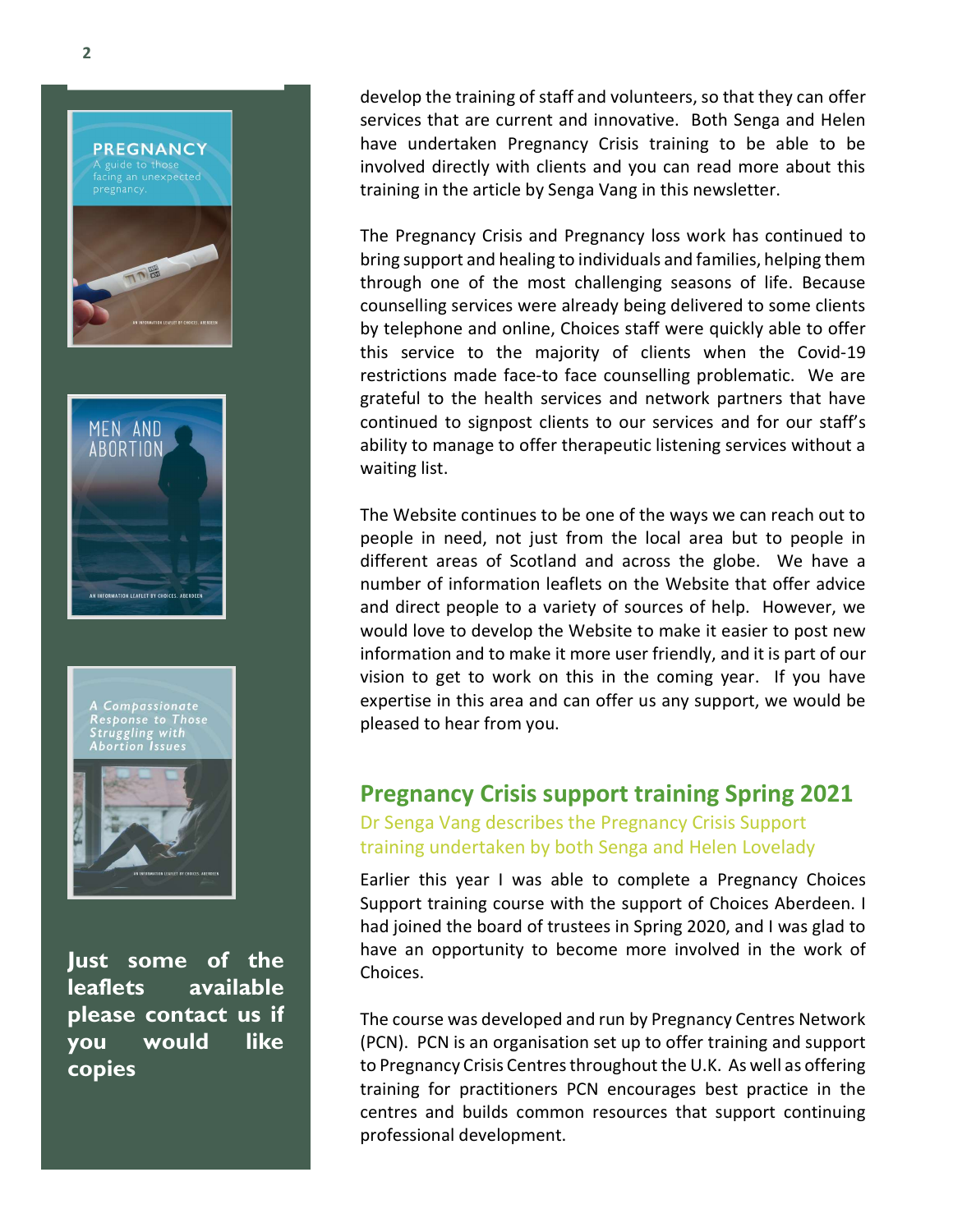# Pregnancy Crisis support training

# Pregnancy Centres **Network Conference** October 2021

In this second article by Dr Senga Vang she describes the Pregnancy Centre Network Conference and how it informs practice for Pregnancy Crisis Centres across the UK

Teaching was carried out on Zoom with a weekly teaching session over 12 weeks. This was supported with extensive reading and written assignments. We were a small cohort of students from across the UK and were able to help and encourage each other through small group discussions and through a WhatsApp group. The course included teaching on communication skills, supporting decision making, and safeguarding, as well as knowledge-based teaching around pregnancy, adoption and termination.

There was a particular emphasis on approaching every client we support with grace. We recognise their inherent value regardless of their circumstances. We respect their free will, offering nonjudgemental and non-directive support. We also spent time considering how to provide such unconditional support while staying true to the Christian principles we hold.

Please continue to remember the work of Choices Aberdeen in prayer. I would particularly appreciate prayer as I begin putting what I have learned into practice in supporting women in pregnancy crisis.

### Pregnancy Centres Network Conference October 2021

In October last year Dawn Williams and I attended the Pregnancy Centres Network Conference, held at the Hayes Christian Conference Centre in Derbyshire. The conference provided a great opportunity to network with 120 delegates from pregnancy centres across the UK. We were the sole representatives from Scotland. This year there was a group of delegates from Northern Ireland for the first time. They are in the process of setting up new centres there, following the changes in NI abortion law introduced in 2019.

It was interesting to hear how the COVID pandemic has changed how centres work. Many have found that telephone and online contact with clients is working well and allows centres to serve a wider area. Most centres have noticed an increased demand for post-abortion support over this period.

As well as informal networking there were sessions for prayer and spiritual encouragement and for practice development.

Celia Wyatt from Islington led a seminar on linking faith to best practice, thinking through how faith-based organisations can balance biblical principles with expectations for professional standards and qualifications.